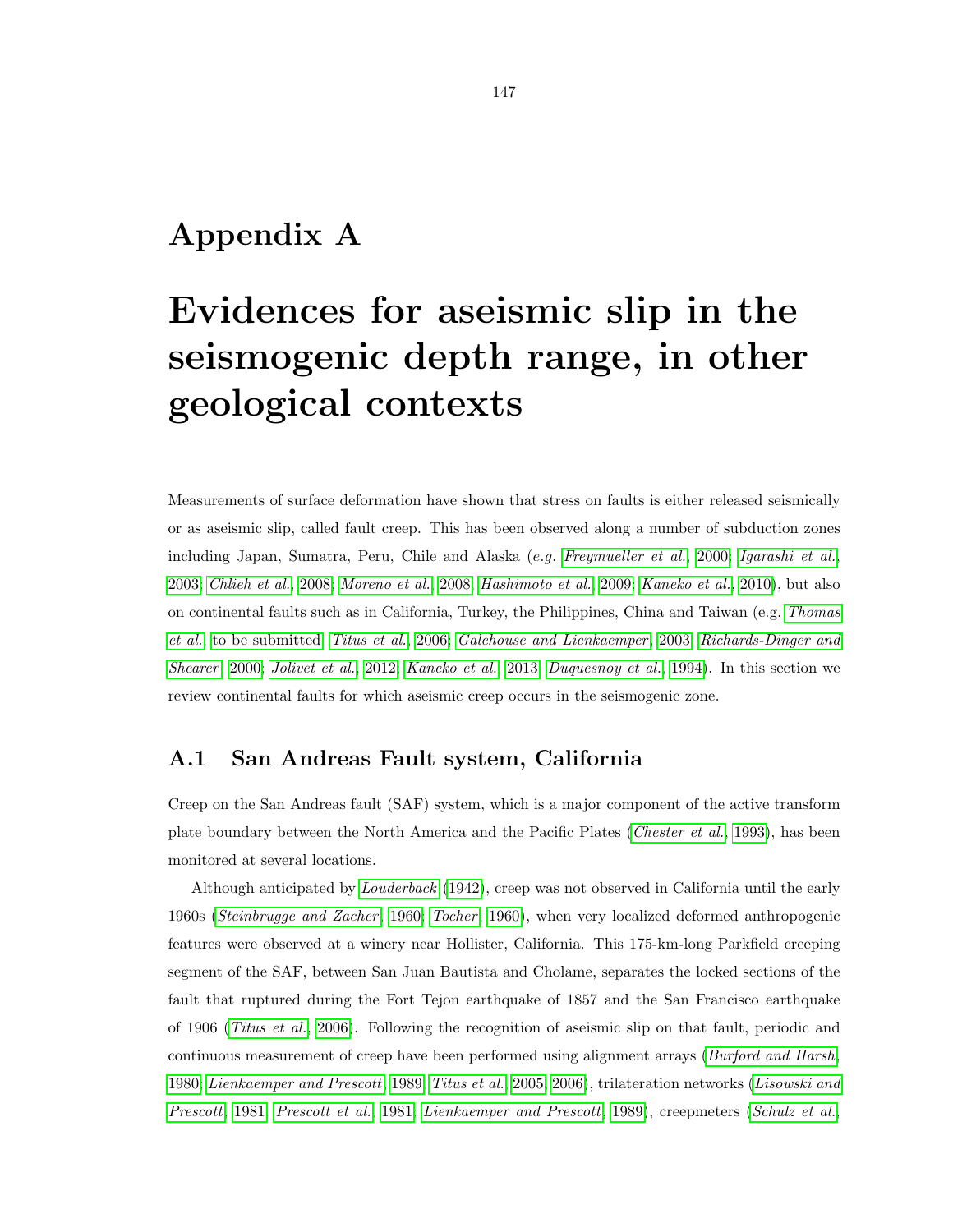1982; Titus et al., 2006; Lienkaemper and Prescott, 1989), GPS (Langbein and Bock , 2004; Titus et al., 2005, 2006; Rolandone et al., 2008) and InSAR data (Ryder and Burgmann, 2008; de Michele et al., 2011). A combination of geodetic measurements have demonstrated that faster slip rates are observed at greater distances from the fault. Creepmeters and alignment arrays document an average minimum creep rate of 21-26 mm/yr on the fault trace. Motion between continuous GPS sites return  $28.2 \pm 5.0$  mm/yr for two sites 1 km apart and  $33.6 \pm 5.0$  mm/yr for two sites that are 70 km apart (Titus et al., 2006). This pattern implies that either part of the deformation occurs off the San Andreas Fault or that strain accumulates along the creeping segment due to partial coupling on the fault, or some combination thereof (*Titus et al.*, 2006). The good agreement between today's measurement from cGPS stations 1 km apart and geological slip rate estimates at Wallace Creek, California  $(34\pm3 \text{ mm/yr})$  (*Sieh and Jahns*, 1984), implies little or no interseismic stress build-up to be released seismically on the creeping section. Moreover, all creeping rate measurements are slower than the  $39 \pm 2$  mm/yr predicted motion between the Sierra Nevada-Great Valley Block and the Pacific Plate. Therefore, deformation must occur off the San Andreas Fault, either seismically or aseismically. Detailed mapping of the spatio-temporal evolution of aseismic creep on the Parkfield segment are found in recent published papers based on geodetic, seismological and/or remote sensing data (e.g. Nadeau and McEvilly, 1999; Murray et al., 2001; Titus et al., 2006; Ryder and Burgmann, 2008; Barbot et al., 2009; de Michele et al., 2011; Tong et al., 2013).

In the San Francisco Bay Area (SFBA), motion between the Pacific Plate and Sierra Block is partitioned across 7 major subparallel right-lateral faults with < 20 km spacing (e.g. Freymueller et al., 1999; Evans et al., 2012). From West to East these include the San Gregorio, the San Andreas, the Hayward, the Rodgers Creek, the Calaveras, the Concord/Green Valley and the Greenville Faults. The San Andreas Fault is fully locked northwest from San Juan Bautista, i.e, at the southern end of the 1906 earthquake rupture (Galehouse and Lienkaemper, 2003). Likewise, the San Gregorio fault shows no creep. On the other end, several faults within the SFBA have long been known to exhibit interseismic creep, including the Hayward Fault (4.6 mm/yr) (Prescott et al., 1981; Lienkaemper et al., 1991; Schmidt et al., 2005; Kanu and Johnson, 2011; Evans et al., 2012), the Calaveras Fault  $(14 \pm 2 \text{ in south}, \sim 10 \text{ mm/yr}$  in the central part and 3-4 mm/yr in north)(Rogers and D., 1971; *Prescott et al.*, 1981), the Concord Fault  $(2.5-3.5 \text{ mm/yr})$  and its northward continuation, the Green Valley Fault (4.4 mm/yr) (Galehouse and Lienkaemper, 2003). More recently, PS-InSAR data from Funning et al. (2007) has demonstrated that aseismic creep also occurs on the Rodgers Creek Fault, at a rate up to 6 mm/yr. This particular fault is aligned with the Hayward Fault (South) and the Maacama Fault (North) which has been proved to slip assigmically as well  $(4.4 \text{ to } 6.5 \text{ mm/yr})$  (Galehouse and Lienkaemper, 2003). Based on two decades of alinement array measurements of creep in the SFBA, Galehouse and Lienkaemper (2003) have demonstrated that if the central and southern segments of the Calaveras Fault are predominantly creeping, the Hayward Fault, the Northern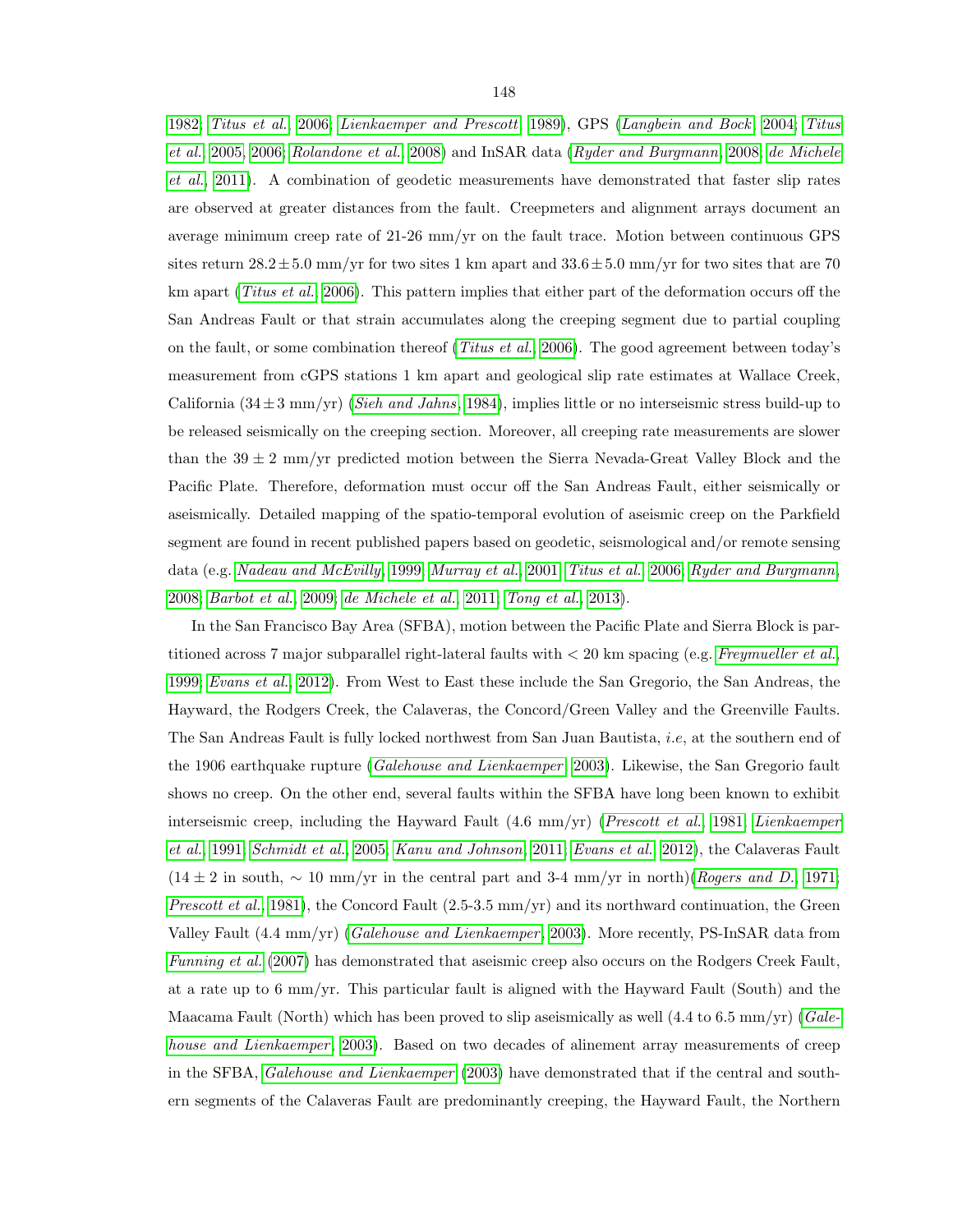Calaveras Fault and the Maacama Fault are partly locked, generating sufficient elastic strain to produce major earthquakes. Indeed, the Hayward Fault generated a severely damaging earthquake (M 6.8) in 1868 with a reported surface rupture from Fremont in the South to San Leandro in the North (*Evans et al.*, 2012). Based on seismic and geodetic data, the partial coupling of the Hayward Fault has been discussed furthermore by *Schmidt et al.* (2005) and *Evans et al.* (2012).

Finally, trilateration network have revealed aseismic slip on the southern section of the San Andreas fault system (*Louie et al.*, 1985). The Banning, Coyote Creek, Imperial and Superstition Hills fault have been recognized to creep but at the time of survey some of the one-going slip could have been related to the postseismic relaxation following the 1979 Imperial Valley and 1968 Borrego Mountain earthquakes (Louie et al., 1985). Recent permanent scattereers InSAR study by Lyons and Sandwell (2003) along the seismic gap on San Andreas fault near the Salton Sea (Richards-Dinger and Shearer, 2000) reveal a diffuse secular strain buildup, punctuated by localized interseismic creep of 4-6 mm/yr line of sight, 12-18 mm/yr horizontally (if assumed pure strike-slip motion). This section of the San Andreas fault has undergone four large slip events between 1000 and 1700 A.D. (Sieh, 1986) with a reccurence interval of about 230 years. The last major events has been inferred to have happened in 1700 (Sieh, 1986), therefore significant seismic event along this portion of the San Andreas Fault is consider to be overdue (Lyons and Sandwell, 2003).

#### A.2 Haiyuan Fault, Gansu, China

The Haiyuan Fault is part of a major left-lateral fault system at the northeastern edge of the Tibet-Qinghai plateau. Two  $M_w$  8 earthquakes ruptured locked sections of this fault system in the last century (1920 and 1927), bracketing an unbroken section of the fault identified as the Tianzhu seismic gap (Gaudemer et al., 1995). Interferometric synthetic aperture radar data have been used to infer interseismic velocity field along the Haiyuan Fault system, and they revealed the existence of a shallow, 35 km-long, slipping zone near the junction between the Tianzhu seismic gap and the fault section, which broke in the 1920,  $M_w$  8 Haiyuan earthquake (Cavalie et al., 2008; Jolivet et al., 2012). Inferred average shallow slip-rate ( $\sim$  5 mm/yr) is comparable in magnitude with the estimated loading rate at depth, assumed to be constant along the fault (*Jolivet et al.*, 2012).

#### A.3 North Anatolian Fault, western Turkey

Evidence of creep along the North Anatolian Fault (NAF) at Ismetpasa (Turkey) was first mentioned by Ambraseys (1970), but until the last decade little was known about its lateral extent and rate. InSAR studies and elastic dislocation models have revealed discontinuities of up to ∼ 5 mm/yr across the Ismetpasa segment of the NAF, implying surface creep at a rate of  $\sim$  9 mm/yr (Kaneko et al.,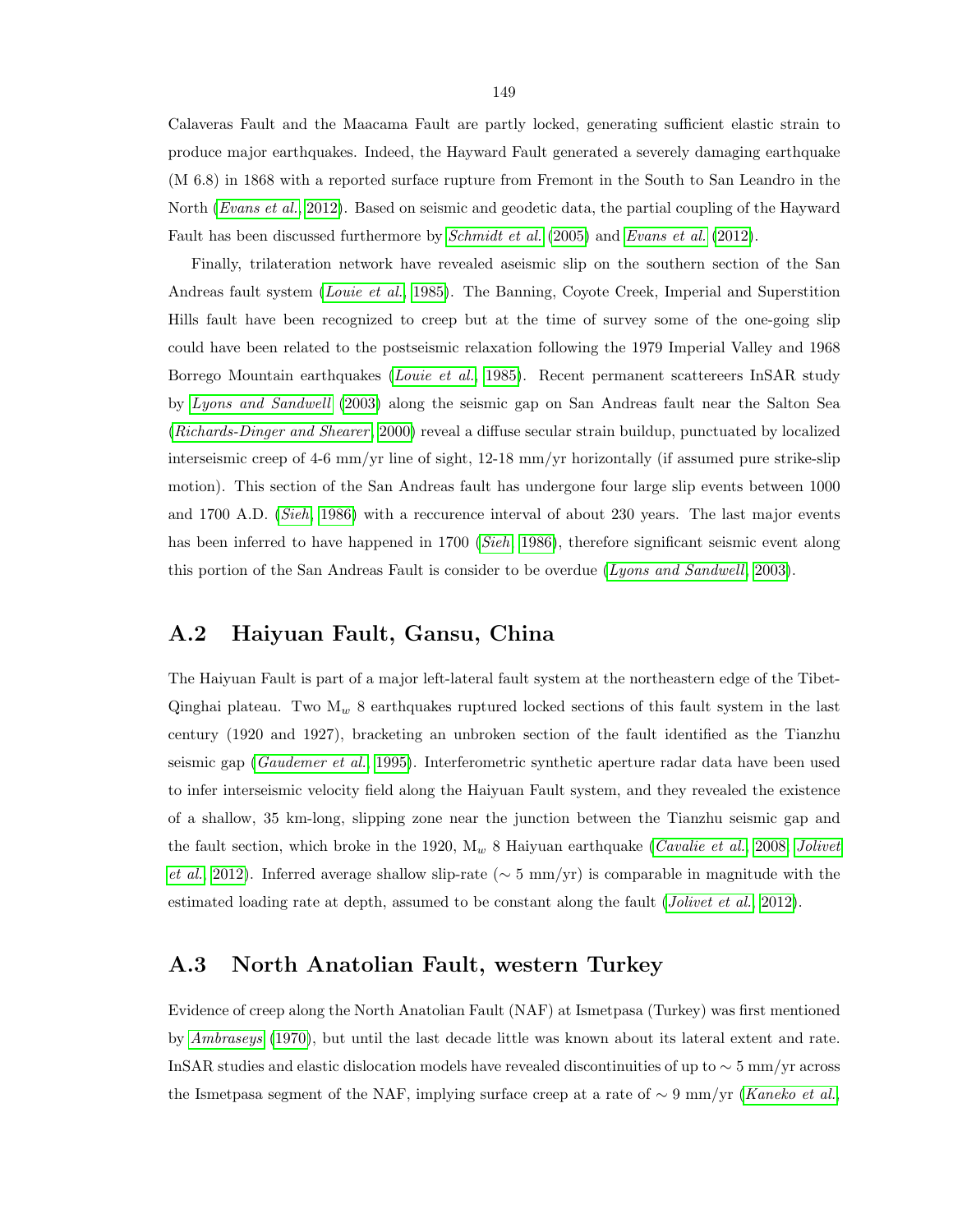2013) or  $8 \pm 3$  mm/yr based on *Cakir et al.* (2005). This is a large fraction of the inferred long-term slip rate of the NAF (22  $\pm$  3 mm/year) (*McClusky et al.*, 2000). The lateral extent of significant surface creep is about 75 km, starting at the western termination of the Tosya 1943 ( $M = 7.6$ ) earthquake rupture (Barka, 1996) and overlapping with the eastern part of the 1944 Bolu-Gerede  $(M = 7.3)$  earthquake rupture (*Barka*, 1996; *Cakir et al.*, 2005; *Kaneko et al.*, 2013). Instrumental measurements (i.e., local triangulation networks and creepmeters) between 1982-1992 give a rate of 7.7 $\pm$ 1.1 mm/yr (Deniz et al., 1993), which is in good agreement with the InSAR data (Cakir et al., 2005). Ground-based LiDAR measurements  $(6.0 - 10.1 \pm 4.0 \text{ mm/yr})$  are also consistent with other datasets (Karabacak et al., 2011). It is not known whether or not the fault was creeping before the 1944 earthquake. However, based on the study of *Cakir et al.* (2005), the rate of creep appears to have exponentially decreased with time since 1944, suggesting that creep may have started after the Bolu-Gerede event as postseismic relaxation, and hence aseismic slip on the NAF is transient.

More recently, SAR and GPS measurements reveal afterslip displacement triggered by the 1999 M7.4 earthquake that progressively slowed down to reach a steady rate ten years after the earthquake with a rate comparable to the pre-earthquake rate (*Cakir et al.*, 2012; Reilinger et al., 2000; Ergintav et al., 2009).

#### A.4 Philippine Fault system, Leyte island

Geodetic, trilateration and GPS measurements in the central part of the Philippine Fault system on Leyte island (Philippines) have revealed asesimic creep at a rate of at least 26 mm/yr (left-lateral) on two segments: the north Central Leyte Fault and the south Central Leyte Fault (Duquesnoy et al., 1994; Besana and Ando, 2005). Creep in this particular case is believed to be linked to the mechanical strength of the crust, which is supposed to be weak in this area where the fault intersects the volcanic arc. High geothermal gradient and strong geothermal flows are also observed there (Duquesnoy et al., 1994).

#### A.5 Asal Rift, Djibouti

Interferometry study in the Asal Rift (Djibouti) has revealed that creep behavior can also occur on normal faults (*Doubre and Peltzer*, 2007). Surface displacement maps show that the asysmmetric subsidence of the inner floor of the rift (with respect to the bordering shoulders) is accommodated by three main active faults. Slip on faults occurs either as steady creep or during sudden slip events conjointly with an increase in seismicity. *Doubre and Peltzer* (2007) suggest that slip on the faults is controlled by the small pressure changes in fluid-filled fractures connected to the faults.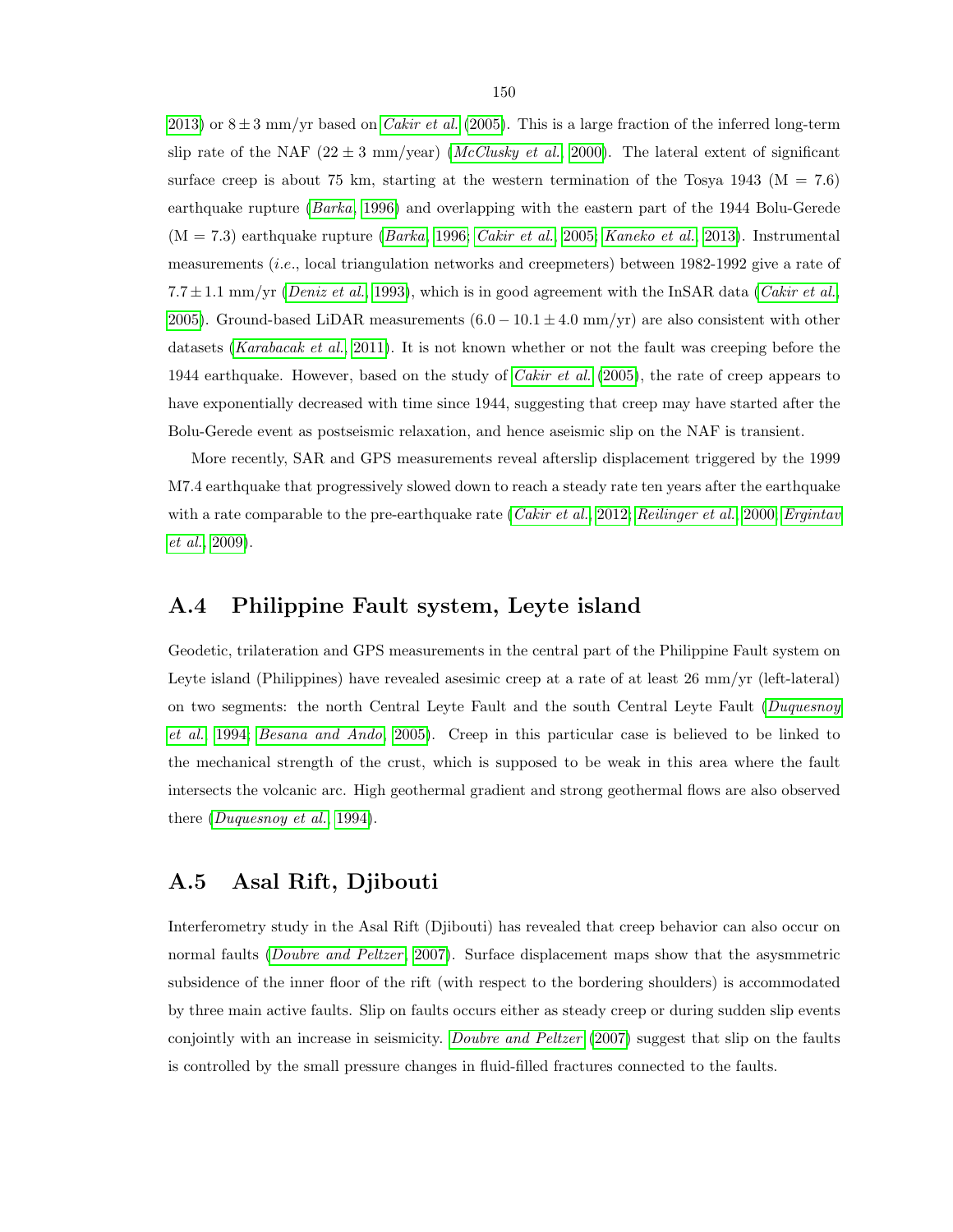## A.6 Geological setting and aseismic behavior

These examples show that aseismic creep can occur in a variety of geological settings (e.g., *Graymer* et al., 2005; Holdsworth et al., 2011; Bradbury et al., 2007; Janssen et al., 2012, and chapter 3). While no systematics arise from this compilation, one might note that some of these examples involved subduction zone formations (e.g., *Holdsworth et al.*, 2011; *Huang et al.*, 2006a; *Teng*, 1980a). This observation comforts the view that subduction related clay-rich mélanges favor the occurrence of aseismic creep patches. By contrast, continental clastic formations seem to result in settings that are generally well locked in the 0-20km depth range (*Ader et al.*, 2012; *Hsu et al.*, 2009a). It also seems that the hythrothermalism in volcanic contexts favors aseismic creep, as the Philippine Fault through Leyte island and the Asal rift examples suggest (Doubre and Peltzer, 2007; Duquesnoy et al., 1994; Besana and Ando, 2005). This would be consistent with the general observation that the ridge and transform faults in the oceanic lithosphere setting are dominantly aseismic (e.g., Bird and Kagan, 2004).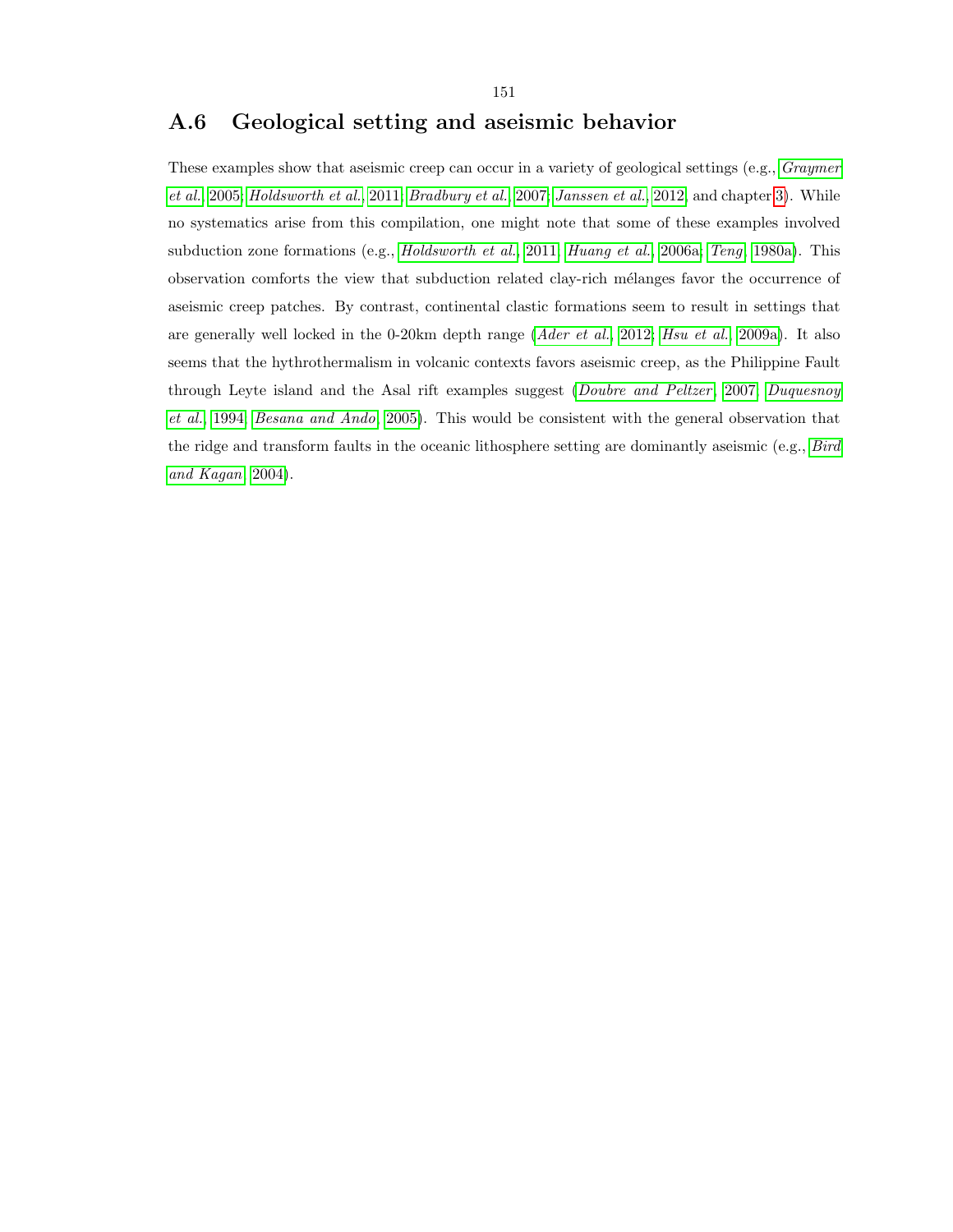# Appendix B

# A brief review of rock deformation mechanisms

A number of mechanisms could potentially contribute to aseismic deformation. We briefly review these mechanisms, the conditions under which they operate (depending on temperature, strain rate, stress, confining pressure, grain size and chemical composition) and the criteria which might be used to detect them from observation of fault-zone rocks. They include cataclastic flows, pressure solution creep, dislocation creep, diffusion creep, and granular flow (Snoke et al., 1998). Each mechanism displays a characteristic set of microstrutures, occurs at a specific set of pressure-temperature-fluid conditions (over which it is dominant) and displays a distinct form of flow law (*Snoke et al.*, 1998). Most of these mechanisms result in non-linear flow laws of the form:

$$
\dot{\epsilon} = A \frac{\sigma^n}{d^m} \exp\left(\frac{Q}{RT}\right),\tag{B.1}
$$

describing how the stress rate,  $\dot{\epsilon}$ , depends on the differential stress,  $\sigma$ , and grain size, d. The various mechanisms differ in the exponent  $n$ , dependency on grain size, represented by the exponent  $m$ , and activation energy Q. The diagram below qualitatively maps the domains of operation of these mechanisms as a function of strain rate and differential stress level (modified from *Davis et al.* (1996)). Similar diagrams that consider strain rates and grain size as mapping variables can be found in the literature.

## B.1 Granular flows

Granular flows involve the rolling and sliding of rigid particles (relative to each other) of unlithified sediments layers or slurries (Gifkins, 1976; Twiss and Moores, 1992; Stunitz and Gerald, 1993). It occurs only at low effective confining pressures and involves friction; therefore it is an upper surface process, unless high pore fluid pressure lowers the effective confining pressure by reducing  $\sigma_n$ . Granular flow is an important soft-sediment deformation mechanism that must play a predominant role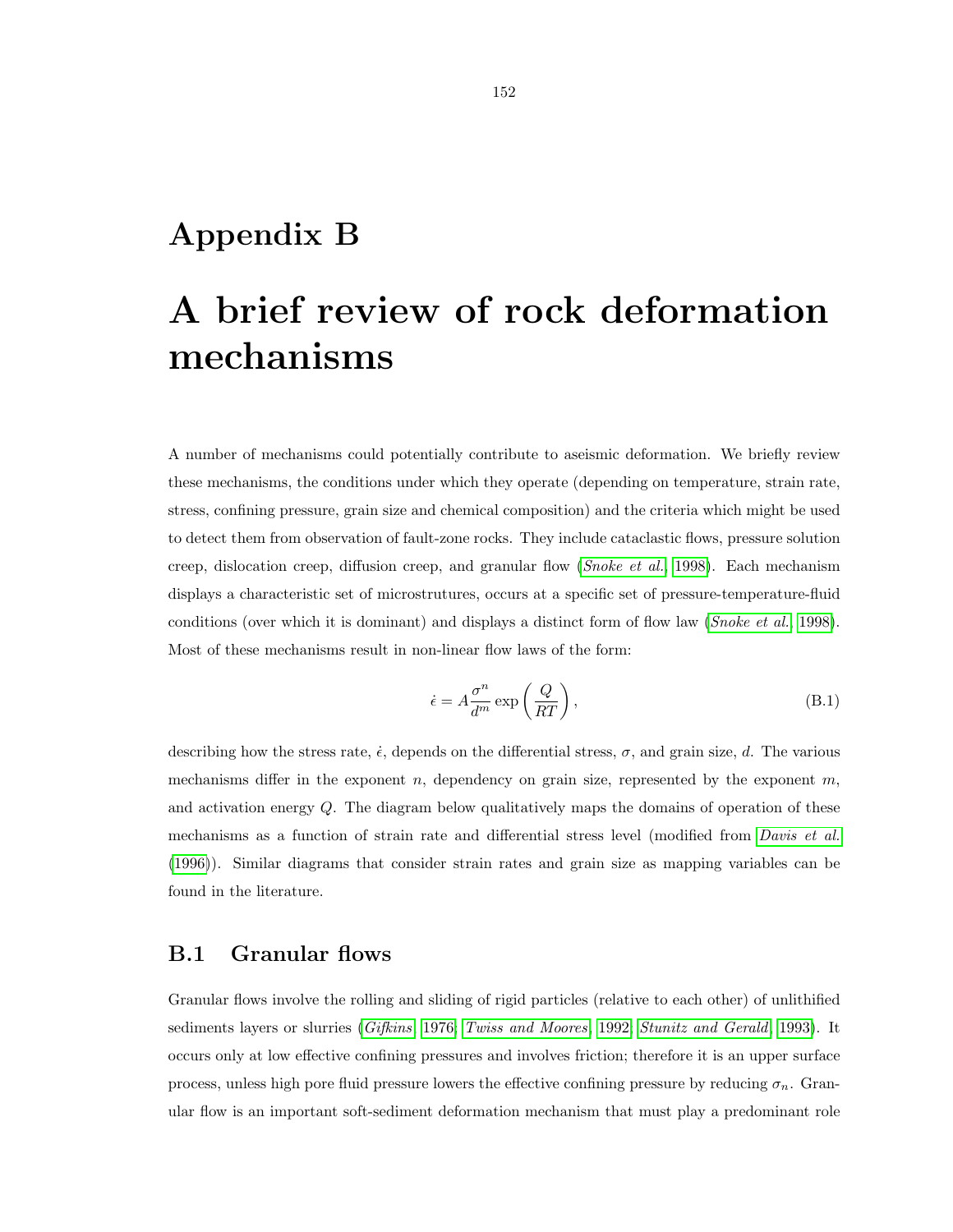

Figure B.1: Simplified deformation mechanism maps (Modified from *Davis et al.* (1996)). Plot of differential stress vs temperature, showing the field in which different mechanisms dominate relative to one another.

in deforming accretionary prisms in subduction zones (*Twiss and Moores*, 1992). Grains themselves show no evidence of granular flow (no characteristic microfabrics), only rocks are deformed. Hence, it is a mechanism difficult to detect based on the structural observation of fault-rocks.

### B.2 Cataclastic flows

Cataclastic flow, in which crystal structure remains undistorted, involves continuous brittle fracturing and communition of grains with frictional sliding and rolling of the fragments with respect to one another (*Engleder*, 1974; *Rutter*, 1986; *Twiss and Moores*, 1992; *Hadizadeh et al.*, 2012). The process necessarily involves dilatancy and is therefore pressure sensitive (Rutter, 1986). This is a mechanism that operates under low to moderate temperatures, low confining pressure and relatively high strain rates, which leads to a progressive diminution of grain size (*Twiss and Moores*, 1992). Cataclastic flow occurs instead of granular flow when effective confining pressure is too high to promote granular flow, *i.e*, when the work required to fracture grains is less that the work required to slide or roll them past one another (*Twiss and Moores*, 1992). In term of microfabrics, cataclasis are characterized by the presence of pervasive cracks and sharp angular clasts/grains which can be very different in size, and commonly by the absence of any foliation (*Twiss and Moores*, 1992).

### B.3 Stress corrosion

Stress corrosion is the growth of cracks associated with chemical reactions of the host material. It involves atomic bond rupture enhanced by stress and the chemical activity of the fluid produced at

153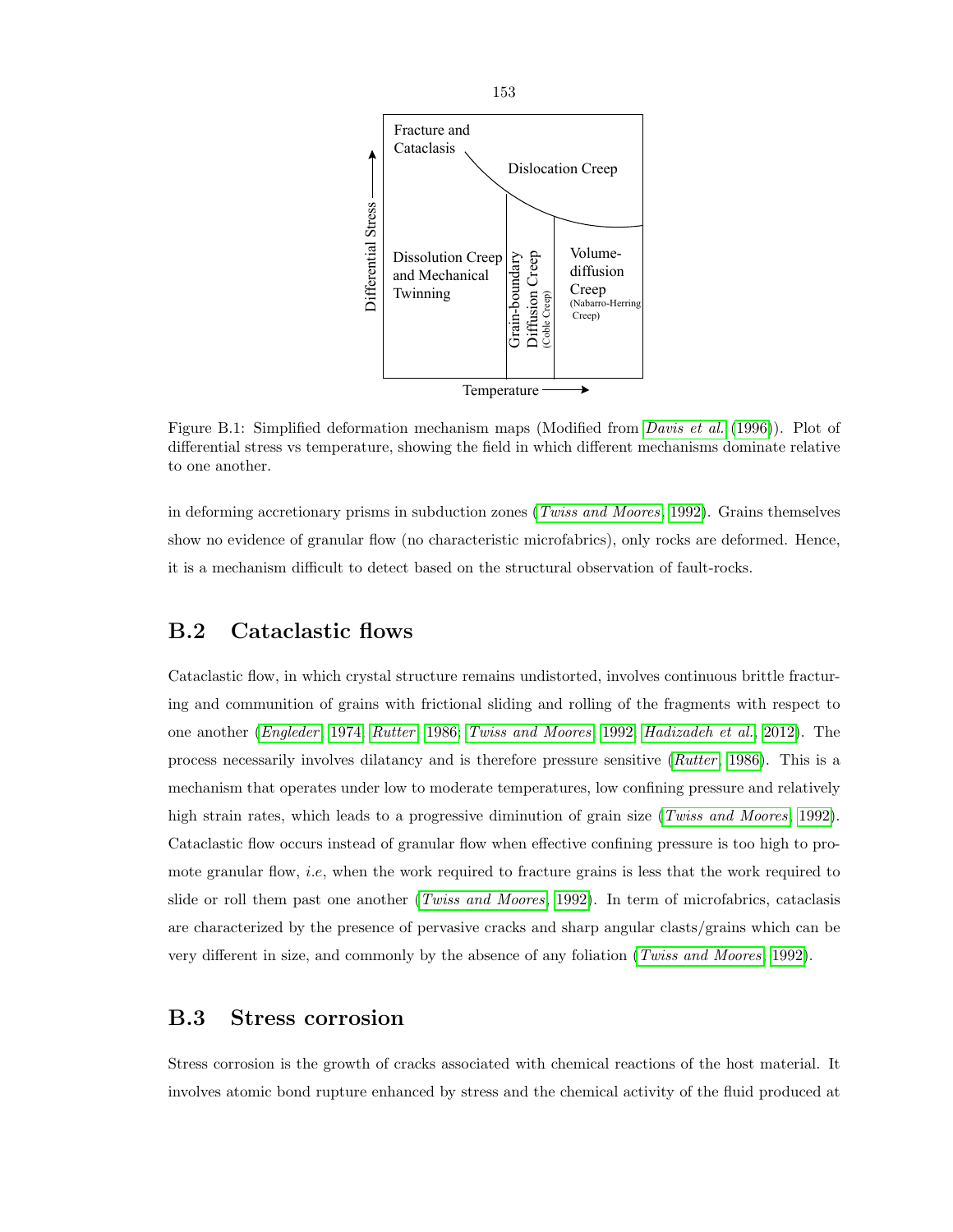the vicinity of the crack tip such that the energy requirements for crack propagation are reduced (Kerrich et al., 1981). However, while it may reduce the size of blocks, it cannot alone accommodate large deformations (Gratier et al., 2013). Stress corrosion is thermally activated but can occur in a broad range of conditions depending of the rock fluid content.

#### B.4 Dislocation creep

Intracrystalline plasticity is another fundamental deformation mechanism in which grains become internally distorted (*Rutter*, 1986) at high strain rates and over a large temperature range. Dislocation creep, which involves the motion of dislocation through a crystal lattice, is probably the most important mechanism for producing ductile deformation in crystalline materials (Twiss and Moores, 1992; Snoke et al., 1998). However, steady-state deformation (creep) involves both a strainproducing process and a recovery process (Snoke et al., 1998). Strain is produced by the glide of line defects (dislocations) through the lattice (unit cell of a grain). The process, called dislocation glide, tends to be brought to a halt by an obstacle (point defect), and this produces strain hardening (Nicolas and Poirier, 1976; Twiss and Moores, 1992; Snoke et al., 1998). Recovery processes act to offset strain-hardening by allowing the material to restore a state of lower internal energy. Both dislocation glide and recovery processes are thermally activated and depend little on pressure (Snoke et al., 1998). Recovery processes are dislocation climb and dynamic recrystallization processes (subgrain rotation or grain boundary migration) by which new crystals grains form from old grains during deformation processes. Dislocation climb causes the dislocation to climb out of the glide plane (to overcome the point defect) through vacancy diffusion; therefore it is more efficient at high temperatures Twiss and Moores (1992). Ductile deformation by dislocation creep produces characteristic microfabrics, including: preferred orientations of mineral crystallographic axes, dislocations microstructures (linear features, undulatory extinction) and grain textures (deformation lamellae, ribbon-shaped grains, subgrains, higly serrated grains boundaries) which varies depending on the strain rate, the temperature and the differential stress undergone by the rock (Twiss and Moores, 1992; Snoke et al., 1998). Dislocation creep involves thermal activation, and therefore the process is unlikely to develop before  $400\degree C$  at the low natural deviatoric stresses (*Rutter*, 1976).

#### B.5 Twin gliding or mechanical twinning

Twin gliding is another process that involves intracrystalline plasticity, whereby twins are produced from an original structure by simple shearing parallel to the twin plane (Twiss and Moores, 1992; Snoke et al., 1998). However, it requires minerals capable of forming twins across its crystallographic planes, and total strains associated with this mechanism are typically not large and depend on the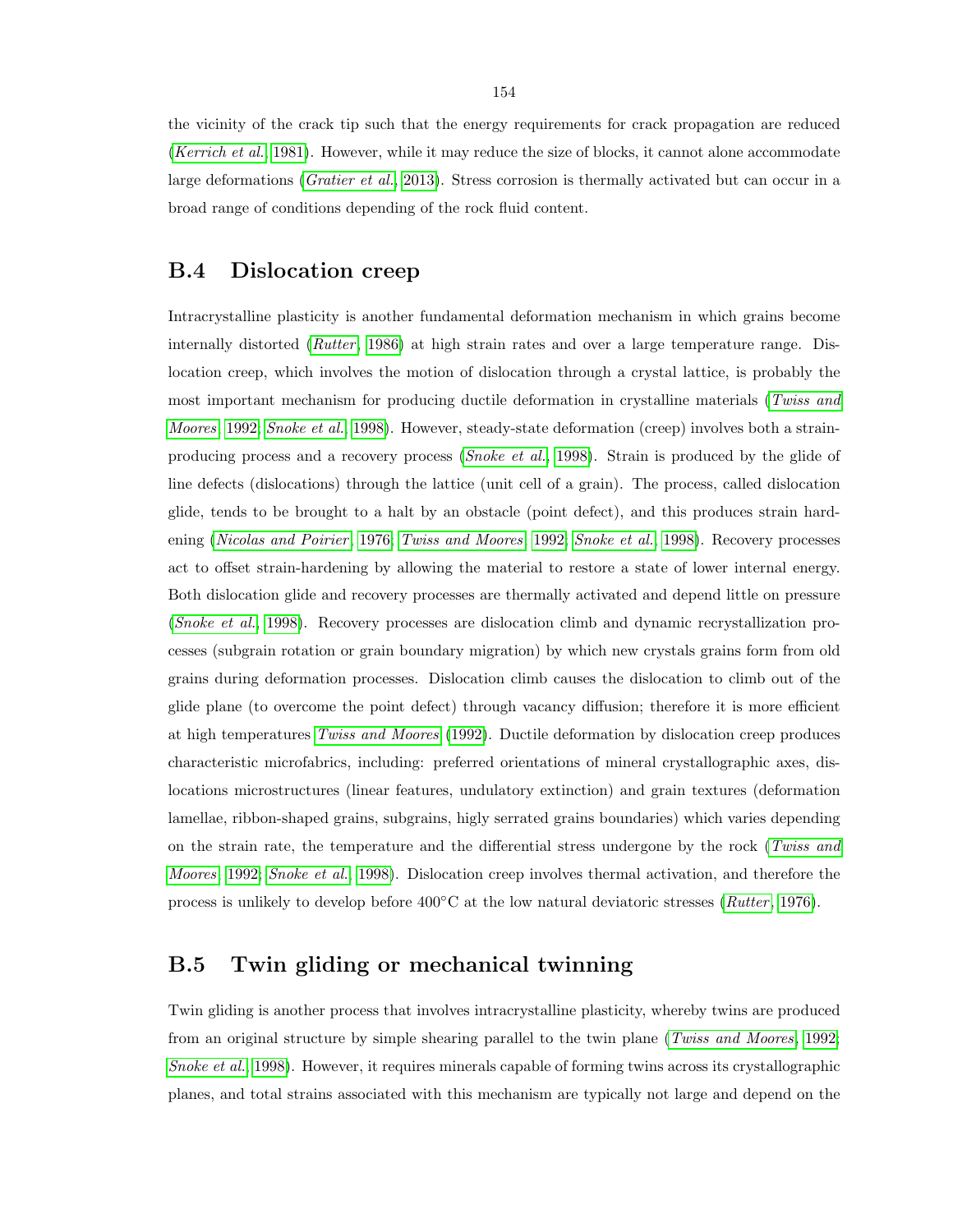crystal structure. Great strains must be sustained by other mechanisms (Twiss and Moores, 1992; Burkhard, 1993; Snoke et al., 1998; Gratier et al., 2013).

### B.6 Diffusion creep

The third mechanism that can accommodate creep includes flow by diffusive mass transfer, in which changes of shape of the deforming grains involve the transfer of material from areas of high compressive stress to areas of low compressive stress (*Rutter*, 1986; Twiss and Moores, 1992). In the particular case of diffusion creep, the deformation of a crystalline solid takes place by the diffusion of point defects through their crystal lattice (Nabarro-Herring creep) or the the diffusion of atoms or ions along grain boundaries (Coble creep) (*Twiss and Moores*, 1992). Point defects in crystal lattices include both interstitials (extra atoms) and vacancies. The lattice is deformed around interstitials (expand) and vacancies (collapse), creating high-energy defects to be overcomed. With Nabarro-Herring creep, vacancies are created at the surface of the crystal, where the compressive stress is minimum and moves towards the surface of high compressive stress. The flux of atoms is opposite to that of the vacancies, and the shape change of the grain occurs by accumulation of atoms on the low-stressed face (Twiss and Moores, 1992). Nabarro-Herring creep is an effective deformation mechanism only at high temperatures and low stress with the strain-rate inversely proportional to the square of the grain size (*Twiss and Moores*, 1992). Coble creep occurs when diffusion (dry) of atoms takes places along the grain boundaries rather than through the volume. Atoms diffuse away from high stressed surfaces to accumulate on a surface of low compressive stress. Coble creep is effective at high temperatures, but lower than for Nabarro-Herring creep, since the diffusion is more rapid because of smaller activation energy (*Twiss and Moores*, 1992). In natural deformation, the minimum temperature, even for very fine grain aggregates, is 500◦C for Coble creep and 600◦C for Nabarro-Herring ( $Rutter$ , 1976). Flow law for Coble creep is strongly grain-size dependent, with the strain-rate inversely proportional to the cube of the grain size. Therefore, in both cases (Nabarro-Herring and Coble creep), diffusion creep is suppressed for large grains (Twiss and Moores, 1992).

#### B.7 Pressure-solution creep

Pressure solution is an important deformation mechanism at shallow to intermediate depth in the crust that also involves mass transfer. Deformation of the aggregrate is accomplished by (1) stressinduced dissolution in the presence of fluid at relatively high-stress sites, (2) diffusion through interconnected grain-boundary fluid phase and (3) precipitation at potentially dilatant, low-stress sites (pores, veins) (Rutter, 1976; Robin, 1978; Rutter, 1983; Gratier et al., 2013). Diffusion transfer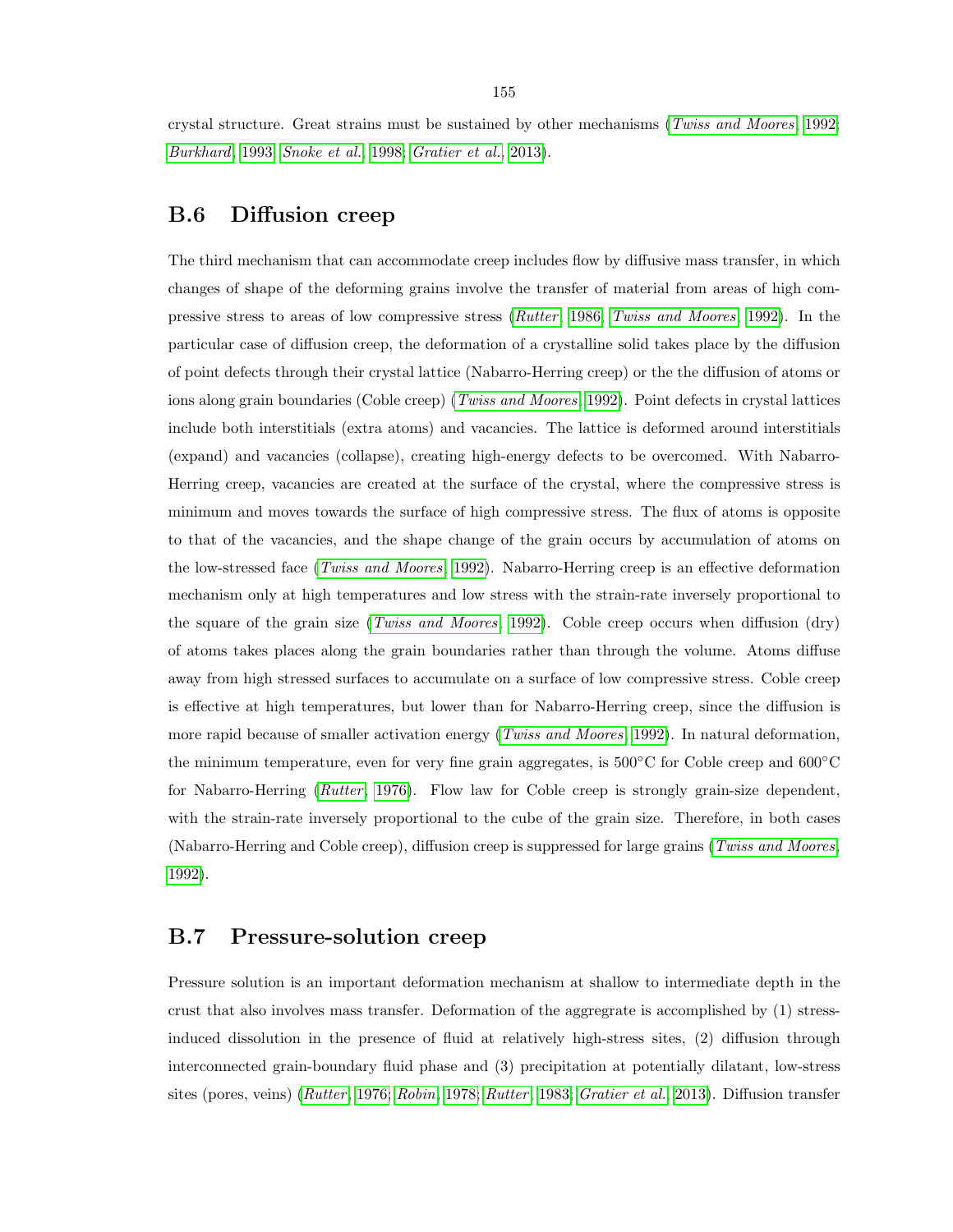may occur at the grain scale or over considerable distances (Snoke et al., 1998). Pressure solution creep is very similar to Coble creep, only the activation energy of fluid phase diffusion is much lower than along dry grain boundaries (Fischer and Elliott, 1974; Twiss and Moores, 1992; Gratier et al., 2013). Therefore, pressure-solution is the dominant mechanism at temperatures ranging from 20 to 350<sup>°</sup> – 400°C, at tectonic strain rate  $10^{-10}$  to  $10^{-15}$  s<sup>-1</sup> (*Twiss and Moores*, 1992). (*Rutter*, 1976) have inferred that where diffusion is the rate-limiting step, the rate of pressure solution creep should be inversely proportional to the cube of the grain size. There are abundant mircostructral evidences of pressure solution in rocks, found ubiquitously from near the surface down to 10-15 km depth (Gratier et al., 2013). It includes dissolution features (dissolutions seams, stylolites, impressed grains, fossils and pebbles) as well as evidences of precipitations (solution cleavage associated with veins, fibers precipitated in pressure shadows) (Snoke et al., 1998; Gratier et al., 2013).

#### B.8 Grain-boundary sliding or superplastic creep

Sliding on the grain boundaries can accommodate large strain values; however, it cannot operate alone (Poirier, 1985; Twiss and Moores, 1992; Snoke et al., 1998; Gratier et al., 2013): there must be an accommodation mechanism to prevent gaps and overlaps at grain boundaries. Therefore, the shape of the grain must change slightly as they pass one another, and this deformation can be accommodated by diffusion or local dislocation motion (Twiss and Moores, 1992; Snoke et al., 1998). This mechanism, which has been linked with the development of superplasticity (Ashby and Verrall, 1973; Boullier and Guguen, 1975; Konstantinidis and Herrmann, 1998) is characterized by very rapid strain rates at low stresses compared to other mechanisms of ductile deformation, and a power-law rheology with a stress exponent varying from 1 to 2 (Twiss and Moores, 1992). It is traditionally considered as a high-temperature mechanism when sliding is accommodated at dry conditions (Boullier and Guguen, 1975; Gratier et al., 2013), so it is not expected to be commonly found in the upper crust. However, *Gratier et al.* (2013) have demonstrated that pressure-solution creep may accommodate grain boundary sliding when a trapped fluid phase activates diffusion along the grain boundary through the entire upper crust.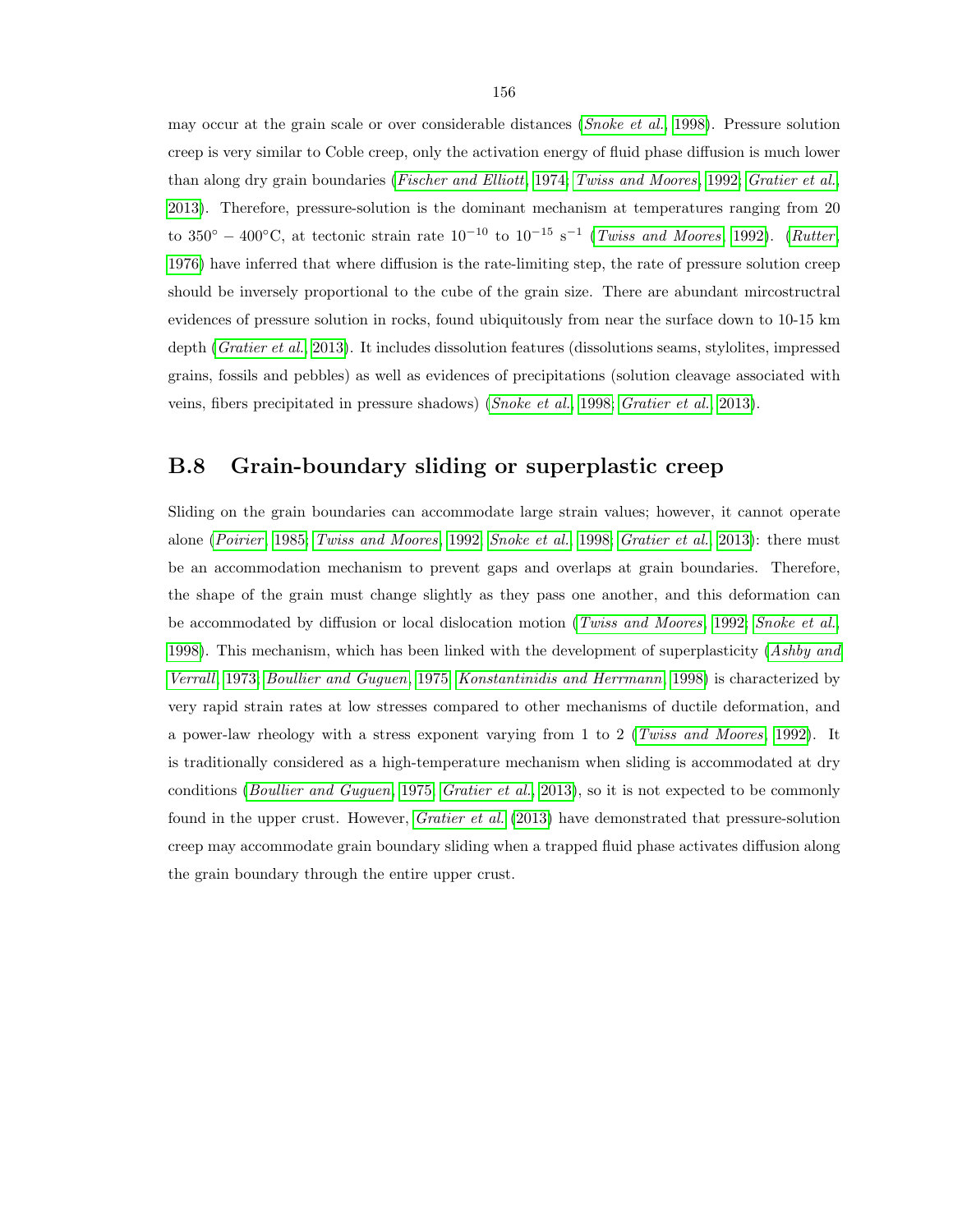# Appendix C

# Nature and origin of the Lichi Mélange

The Lichi Mélange is a  $\sim 2$  km wide formation, cropping out on the western side of the Coastal Range, mainly south of Yuli (Figure 1.5 and 1.6). It is a characteristic block-in-matrix mélange with preferred foliation in a scaly argillaceous matrix and extensional web and boudinage structures in the sandstone blocks (Chen, 1997b; Chang et al., 2000). The exotic blocks inside the formation are various in size (millimeters to kilometers) and lithology (arc products, ophiolites, sedimentary rocks). The Lichi Mélange has been intensely studied, and several origins have been proposed. It was first interpreted to be a subduction mélange, developed in the former Manilla Trench during the subduction of the South China Sea oceanic crust (Biq, 1971). But this model is in contradiction with the position of the Lichi Mélange, east of the accretionary wedge (Huang and Yin, 1990; Huang et al., 1992; Reed et al., 1992; Malavieille et al., 2002; Huang et al., 2008). Afterwards, it was suggested that the Lichi Mélange was a former olistostrome (Wang, 1976; Ernst, 1977; Page and Suppe, 1981; Lin and Chen, 1986) where the sedimentary slumping deposits in the western part of forearc basin were coming from the exposed accretionary prism (proto Central Range). However, marine seismic investigations in the early 1990s combined with previous biostratrigraphic studies, clay composition and lithology of the exotic blocks inside the mélange questioned this model and led instead to the proposal of a tectonic collision origin (Chang et al., 2000, 2001, 2009; Huang et al., 2006a, 2008).

#### C.1 Marine seismic investigations

Southeastern Taiwan marine seismic investigations in the forearc basin, which lies between the backstop of the accretionary prism and the Luzon arc, have shown key features that help us to understand the origin of the Lichi Mélange. GMGS976 profile at  $21N$  (Huang et al., 2008) (Figure 1.1 and 1.3) shows synchronous deformation and sedimentation in the western part of the forearc basin: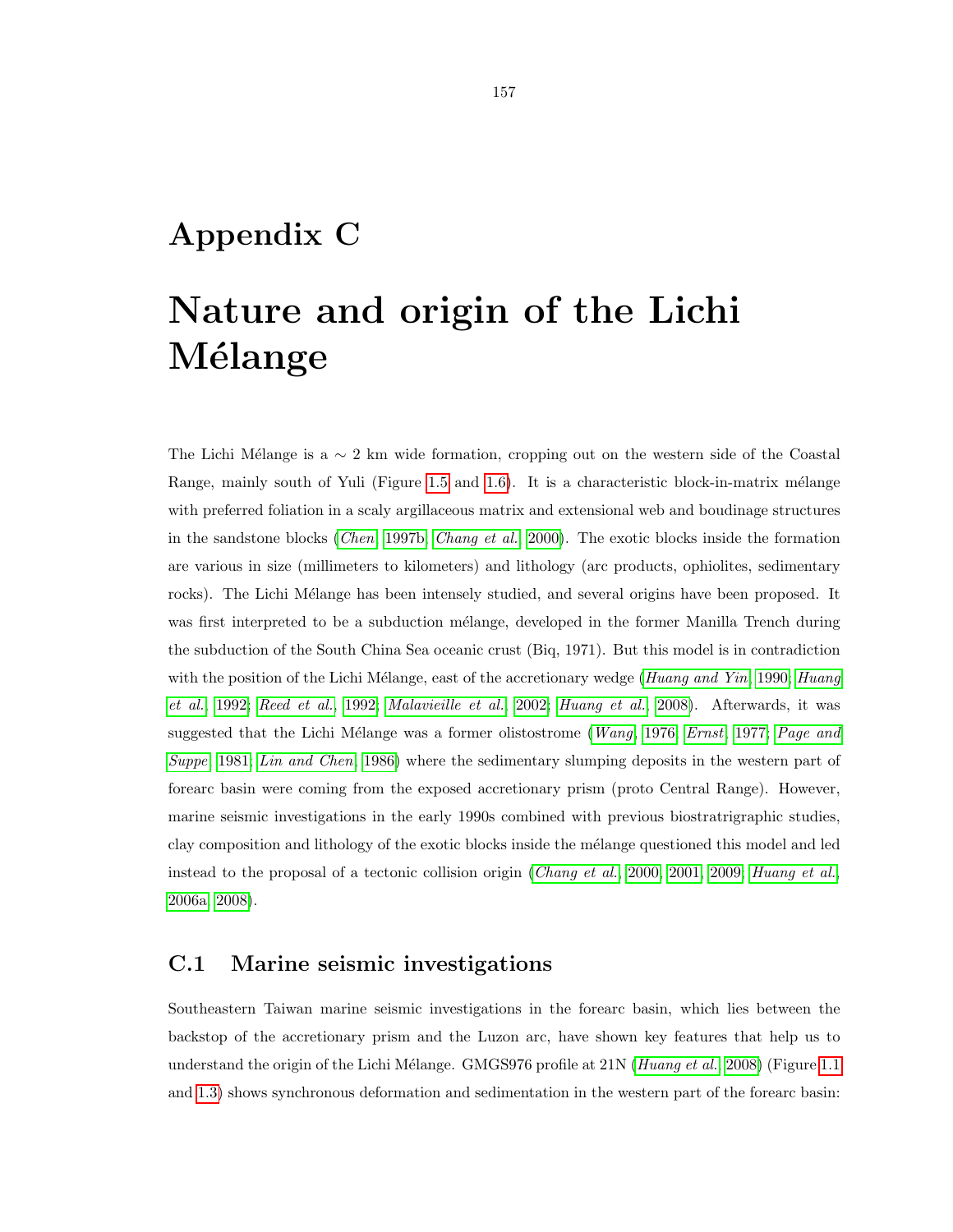once the sediments are deposited in the Luzon trough, the sequence is deformed and then covered unconformably by the overlying sequence. Consequently, folding and thrusting seem to have occurred since the early history of the forearc sedimentation. On the other hand, in the eastern part of the forearc basin, sedimentation is continuous regardless of active deformation in the west. Further to the north, seismic profiles reveal the progressive closure of the forearc basin by arcward thrusting of the forearc basin strata (Huang et al., 2008; Malavieille et al., 2002; Reed et al., 1992). The accumulation of deformation and shortening of the forearc basin leads to the development of the Huatung Ridge which connects northward with the Lichi Mélange in the southern Coastal Range (Figure 1.1). Those observations support the tectonic collision model where the protolith of the mélange is the forearc basin deposits, and the exotic blocks were incorporated during the early stage of the collision.

#### C.2 Field observations

Field observations show that the Lichi Mélange lies on the western side of the Coastal Range, mostly in faulting contact with the coherent forearc basin strata and the Tuluanshan (arc) (Hsu, 1956; Teng and Lo, 1985). Nevertheless, depositional contact between the Lichi and Fanshuliao were reported (Page and Suppe, 1981; Barrier and Muller, 1984; Huang et al., 2008). Different sheared facies are observed in the Lichi Mélange: from weakly sheared/broken to highly sheared mélange facies (Chang et al., 2000, 2001; Huang et al., 2008). The weakly sheared, broken formation facies still preserves a distinct turbidite sedimentary structure with a basal layer primarily composed of quartz, as in the lower forearc sequences. On the other hand, slate chips, which are commonly found in the upper part of the forearc basin turbidite deposits ( $\langle$  3 Ma) (Teng, 1982), are almost absent in the Lichi Mélange (Huang et al., 2008). Moreover, in the weakly sheared broken facies, we can observe sub-angular to sub-rounded metasandstone conglomerates in pebbly mudstone layers, very similar to the Shuilien Conglomerate, a stratigraphic horizon in the remnant forearc basin sequences of the Coastal Range (Huang et al., 2008; Page and Suppe, 1981). Those observations are coherent with a tectonic collision model with reworked material from the forearc basin deposits and its underlying bedrock.

#### C.3 Constraints from biostratigraphic studies

Biostratigraphic studies have placed a lot of constraints on the origin of the Lichi Mélange (Chang, 1967; Chi et al., 1981; Chi, 1982; Barrier and Muller, 1984; Huang et al., 2008). Planktic foraminifers and calcareous nanoplankton found in the Lichi Mélange and its tributaries show a consistent early Pliocene age which restrains the time of deposition of the protolith to a narrow range (5.5 to 3.7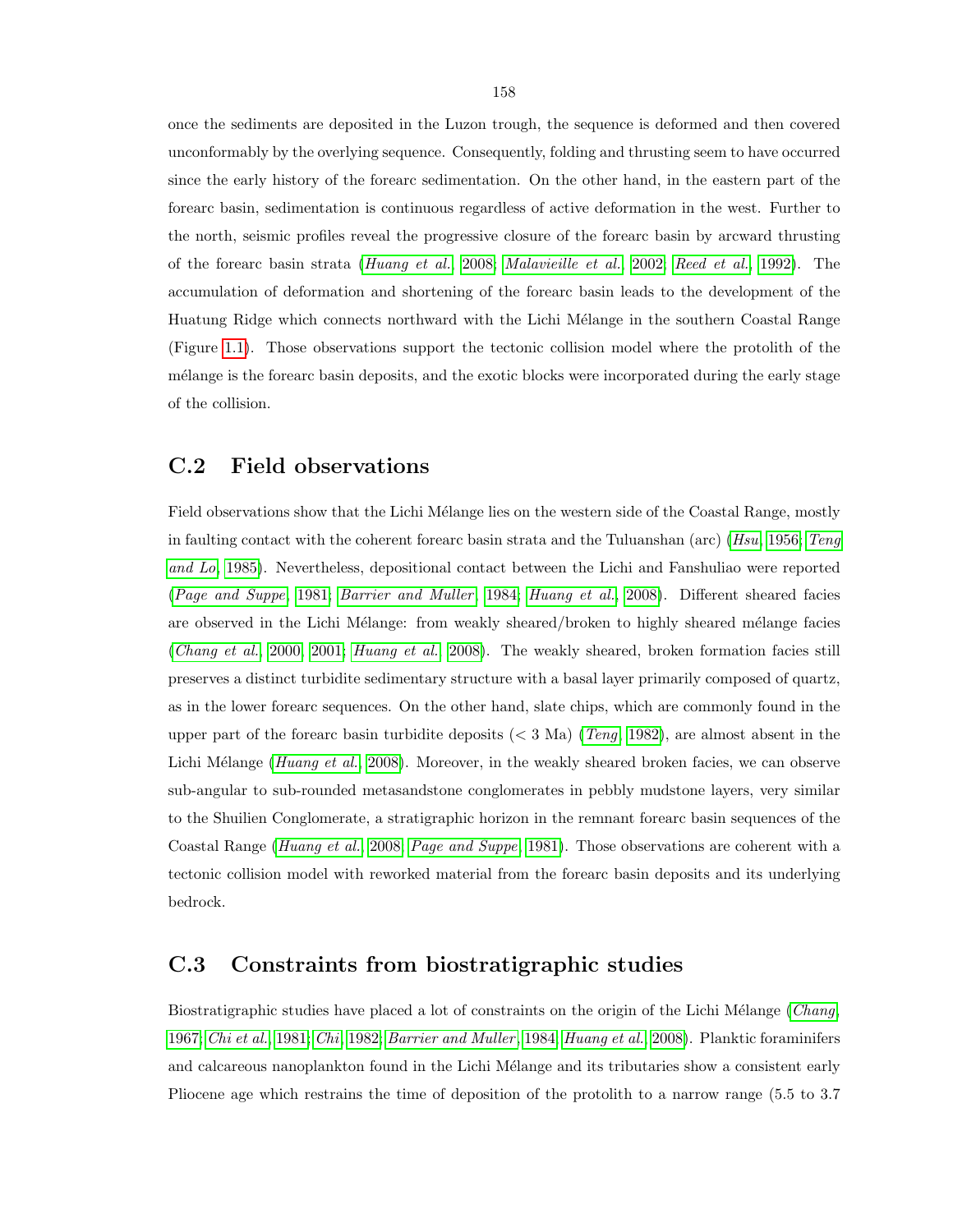Ma). Therefore, the Lichi Mélange is coeval with the lower forearc basin sequence, but older than the upper deposits. Consequently, the deformation must have occurred as soon the turbidites were deposited and it was then followed by continuous deposition of younger turbidites (3.5-1 Ma) in the upper part of the forearc basin. This scenario is very similar to what has been deduced from seismic profiles, south of the Coastal Range. Moreover, the benthic foraminifers study of (Huang et al., 2008) have proved that, despite the shearing intensity, microfossils within the Lichi Mélange are similar and compatible with the fauna of the remnant forearc basin to the east. Besides, a comparative study between the Lichi Mélange, the remnant forearc basin strata and the present hemipelagic muds of the North Luzon Trough (Huang, 1993) has shown that the indigenous deep-marine benthic foraminifers are similar in the three formations. Consequently, all of these observations based on the biostratigraphic content of the Coastal Range formations favor a forearc basin protholith for the Lichi Mélange.

#### C.4 Clay composition

Clay mineral composition  $(< 2 \text{ m})$  of the muddy matrix and the sedimentary blocks is similar in all samples, regardless of shearing intensity (*Huang et al.*, 2008). They are characterized by illite, chlorite, mixed-layer clay minerals (mica/semectite) and kaolinite (Lin and Chen, 1986). Smectite is found as trace or is completely absent. Therefore, the Lichi Mélange must have two sources: one continental, with slightly metamorphosed sediments from the exhumed accretionary prism to provide illite and chlorite, and one volcanic, to derive the kaolinite. The clay mineral assemblage in the turbidites of the remnant forearc basin is very similar in composition except for the kaolinite, which is absent in the Fanshuliao formation (*Lin and Chen*, 1986). *Huang et al.* (2008) claimed that the occurrence of kaolinite shows the tectonic involvement of the volcanic basement beneath the forearc basin, during the formation of the Lichi Mélange. Thrusting, fragmentation and mixing of volcanic rocks within the m´elange allowed the incorporation of the kaolinite from the arc formation by fluid flow along the sheared plan or fractures. Therefore, kaolinite is absent in the forearc basin strata because it did not undergo intense deformation.

## C.5 Origin of exotic blocks

To understand how the Lichi Mélange was formed, another important matter is the origin of exotic blocks. As mentioned earlier in the text, different lithologies can be observed: arc products, ophiolites and sedimentary deposits. The volcanic products derived from the Luzon volcanic arc include andesite, volcanics breccias, tuffs and volcanoclastic turbidites. Pillow basalts and gabbro, sometimes serpentinized, composed the dismembered ophiolite suite. The larger block (several hundreds of